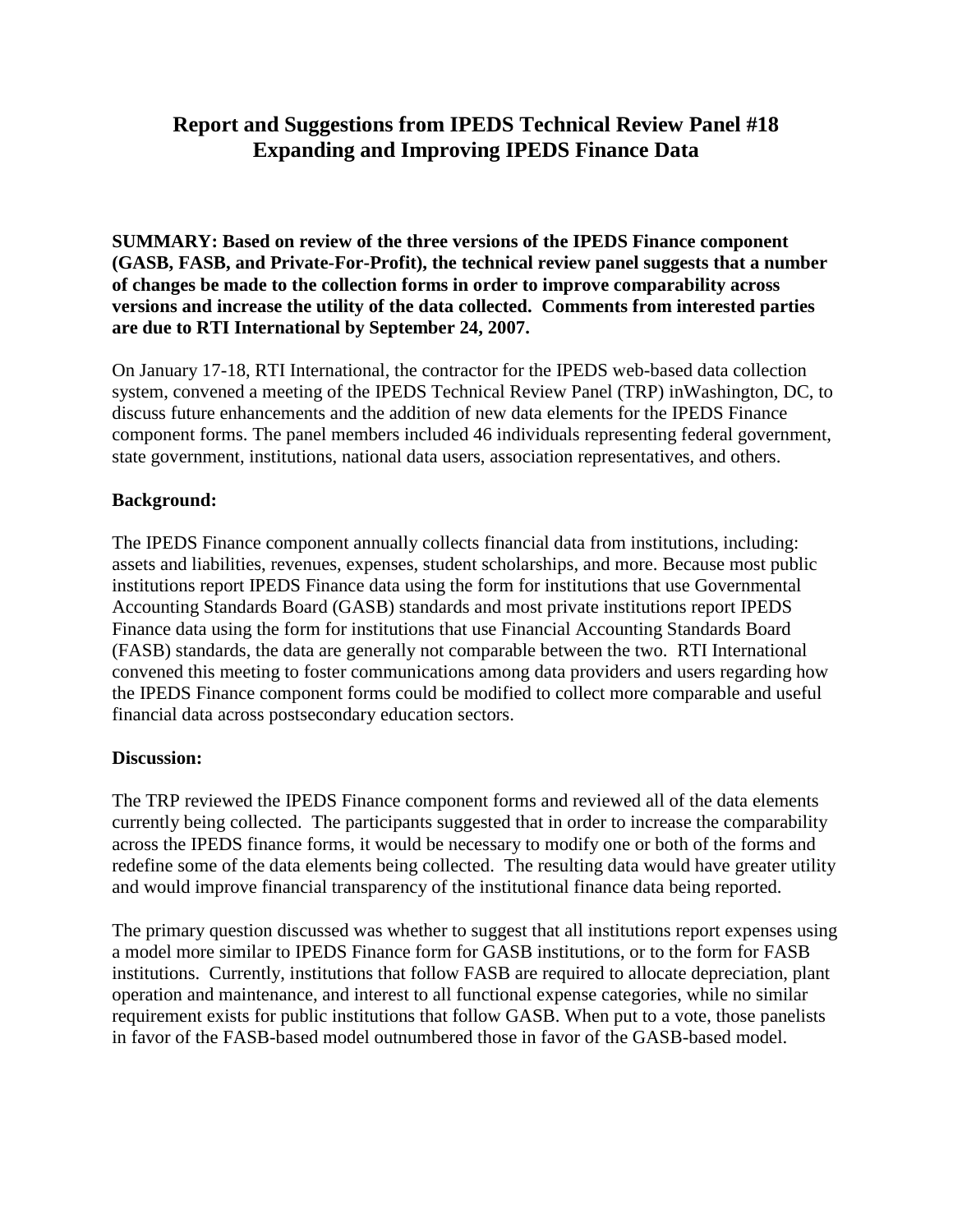In consideration of this decision, as well as the other goals of this TRP, the panel members suggested the changes detailed below be made to future IPEDS Finance collection; before any changes are made, OMB approval will be sought in a future forms clearance process.

### **Suggested changes to the IPEDS Finance form for FASB institutions:**

- 1) Add the following categories to Part A Statement of Financial Position:
	- a. Assets:
		- **Property, Plant, and Equipment**
		- Accumulated Depreciation
		- **Intangible assets, net of accumulated amortization**
	- b. Debt related to Property, Plant, and Equipment
- 2) Change the categories of net assets on Part A to the following:
	- a. Unrestricted net assets
	- b. Temporarily restricted net assets
	- c. Permanently restricted net assets
- 3) Add the following categories to the Property, Plant and Equipment section (page 2) of Part A:
	- a. Construction in progress
	- b. Other
	- c. Accumulated deprecation
- 4) Delete "Property obtained under capital leases (if not included in equipment)" and clarify in the instructions to include property obtained under capital leases in the categories that best describe the property, such as equipment, buildings, etc.
- 5) Add a caveats box on Part B.
- 6) Pre-populate net assets at the beginning of the year (line 5 of Part B) with previous year's collection of net assets at end of year. However, the keyholder would have the ability to overwrite it.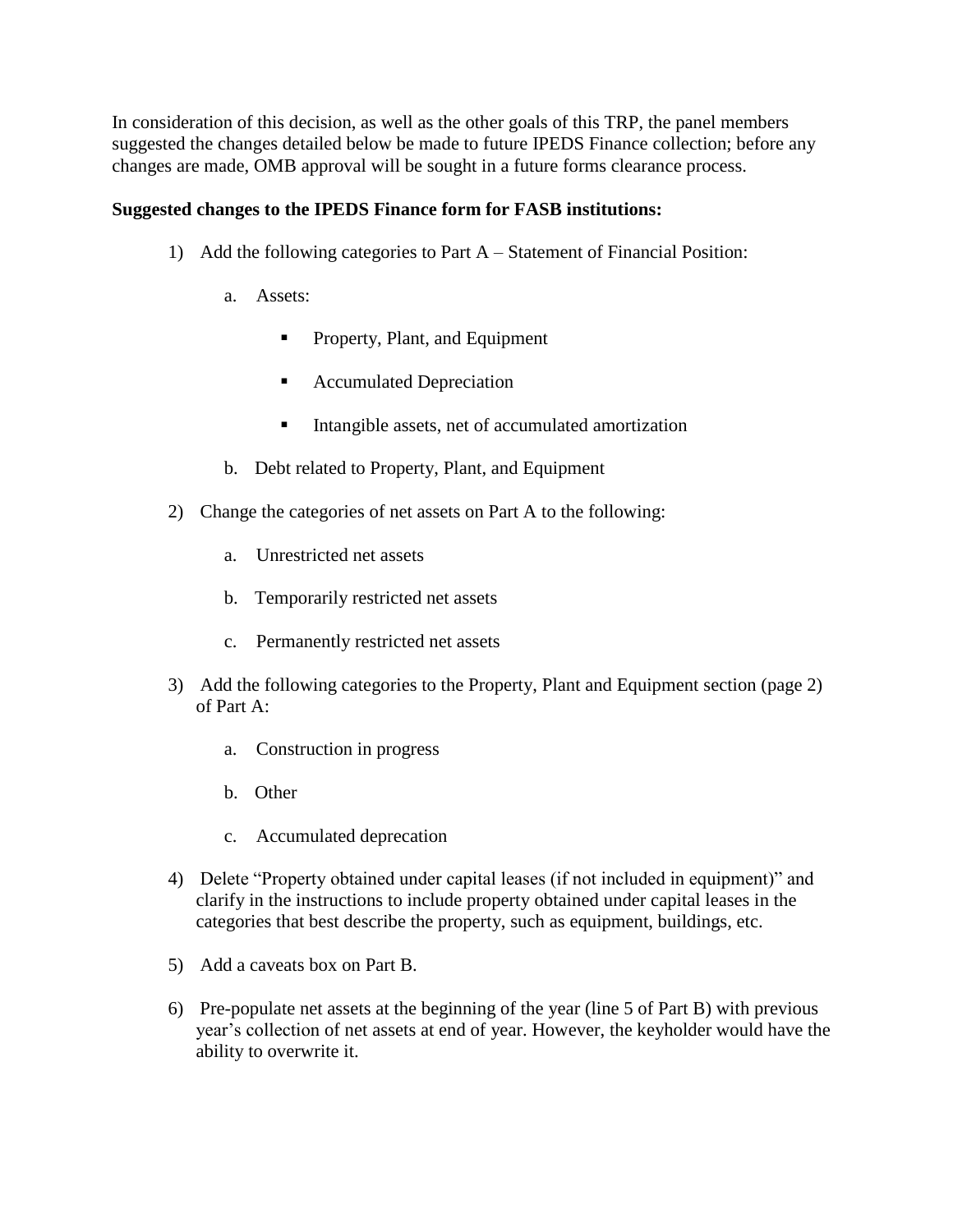- 7) Change the title of Part C from "Student Grants" to "Scholarships and Fellowships" in order to be consistent with the form for GASB institutions.
- 8) Change the format of Part D (Revenues) so that they are reported in 3 columns:
	- a. Unrestricted
	- b. Temporarily restricted
	- c. Permanently restricted

However, sales and services of auxiliary enterprises and hospitals will be reported only in unrestricted revenues.

- 9) Add a revenue line for "net assets released from restriction" that can allow both positive and negative amounts.
- 10) Separate "Private gifts, grants, and contracts" to allow gifts to be reported separately from private grants and contracts.
- 11) Add a field to Part E (Expenses) indicating what percentage of instruction expenses are associated with credit-bearing instruction versus non-credit instruction.
- 12) Add an instruction to the screen clarifying that the endowment assets of foundations and affiliated entities should be included in reporting of Part H – Details of Endowment Assets.

# **Suggested changes to the IPEDS Finance form for GASB institutions:**

- 1) Change line 2 of Part A Statement of Net Assets to read "Capital Assets, net of depreciation" and delete the line for accumulated depreciation.
- 2) Change the second page of Part A as follows:
	- a. Change title to "Part  $A Capital Assets"$
	- b. Report only ending balance (discontinue beginning balance, additions, and retirements)
	- c. Combine "Equipment" and "art and library collections"
	- d. Delete "Property obtained under capital leases (if not included in equipment)" and clarify instructions to include property obtained under capital leases in the categories that best describe the property, such as equipment, buildings, etc.